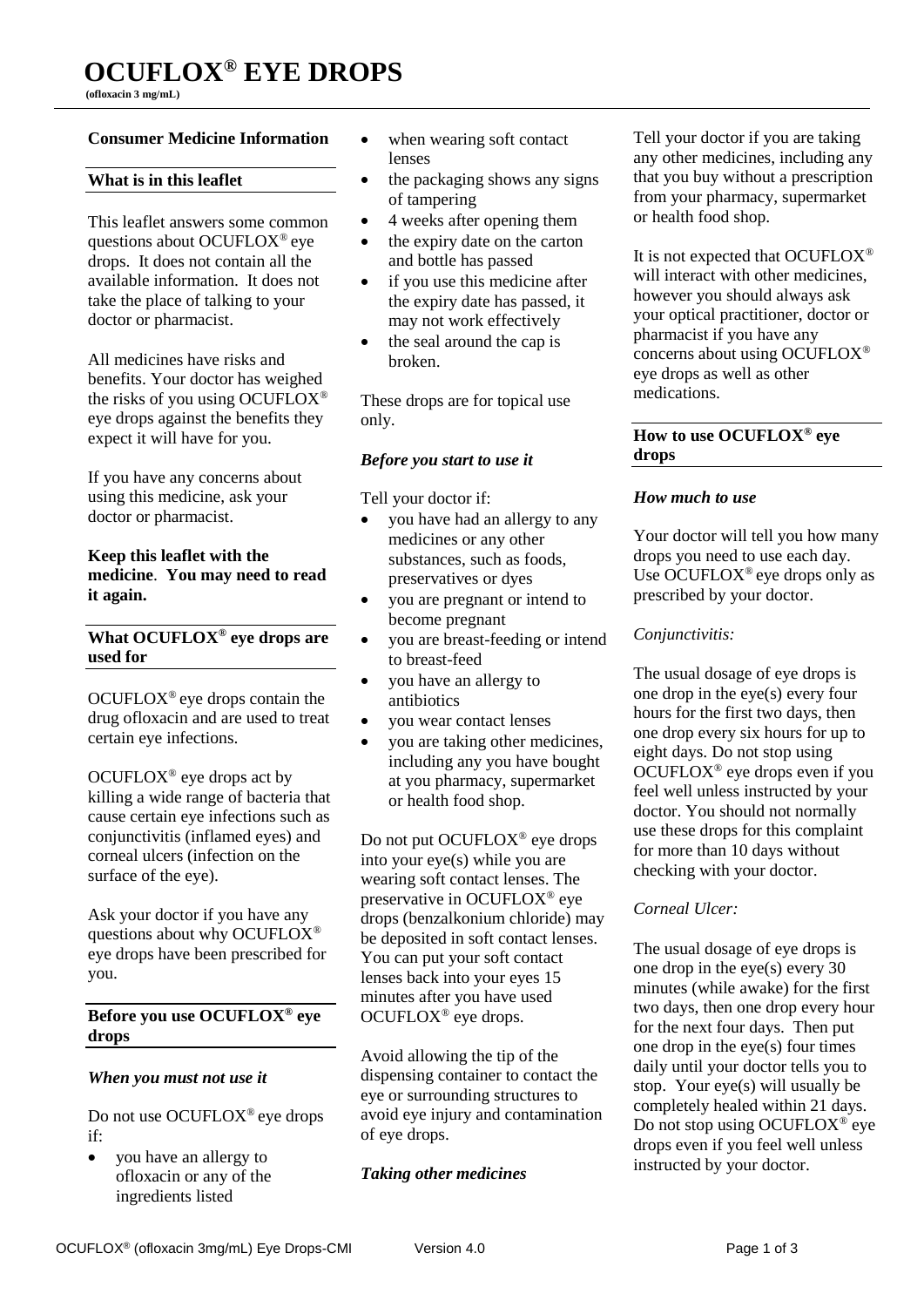### *How to use it*

- Open the eye(s) needing the drops, tilt your head back and look upward
- Gently pull down the lower eyelid
- Bring the eye drops near the eye and squeeze one drop into the eye
- Avoid touching the eye, eyelids or lashes with the dropper
- Close your eyes and blink; this helps distribute the drops in the eye chamber
- While your eyes are closed, gently press your fingers on the inner corner(s) of your eye(s)
- Wipe any excess away with a clean tissue
- Replace cap on the dropper bottle.

## *How long to use it*

Continue using OCUFLOX® eye drops for as long as your doctor prescribes.

## *If you forget to use it*

If it is almost time for your next dose, skip the dose you missed and use your next dose when you are meant to. Otherwise, use the drops as soon as you remember, and then go back to using them as you would normally.

If you are not sure whether to skip the dose, talk to your doctor or pharmacist.

Do not use double the amount to make up for the dose that you missed.

### *If you use too much) (overdose)*

If you accidentally put several drops in your eye(s), immediately rinse your eye(s) with warm water.

If you think that you or anyone else may have swallowed any or all of the contents of OCUFLOX® eye drops, immediately telephone your

#### doctor or **Poisons Information Centre 24 hours on 13 11 26**

**(Australia)** for advice, or go to casualty at your nearest hospital. Do this even if there are no signs of discomfort or poisoning.

If you have used too many OCUFLOX® eye drops you may have burning, stinging, tearing, itching and pain of the eye(s) (see below 'Side effects'). The eye(s) should be flushed with water or saline solution. If you have questions or concerns, or are not sure about something, please consult your doctor or pharmacist.

### **While you are using OCUFLOX® eye drops**

## *Things you must do*

If you develop an eye infection, receive an eye injury, or have eye surgery tell your doctor.

If you become pregnant while using OCUFLOX® eye drops tell your doctor immediately.

If you wear soft contact lenses, remove them before using OCUFLOX® eye drops. Leave your lenses out for at least 15 minutes after putting in the eye drops.

Tell your doctor if your condition gets worse or does not get better while using OCUFLOX® eye drops.

If you are about to start any new medicine tell your doctor and pharmacist that you are using OCUFLOX® eye drops.

## *Things you must not do*

Do not give OCUFLOX<sup>®</sup> eye drops to anyone else, even if they have the same condition as you.

Do not stop using OCUFLOX® eye drops without first talking to your doctor.

# *Things to be careful of*

Tell your doctor or pharmacist as soon as possible if you do not feel well while you are using OCUFLOX® eye drops.

Keep enough eye drops to last weekends and holidays.

Be careful driving or operating machinery until you know how OCUFLOX® eye drops affect you.

When using OCUFLOX<sup>®</sup> eye drops avoid direct exposure to sunlight or artificial ultraviolet light.

OCUFLOX® eye drops should not be recommended for use in children under the age of 12 years.

## **Side effects**

All medicines can have side effects. Sometimes they are serious, most of the time they are not. Some patients may experience unwanted effects during OCUFLOX® treatment. You may need medical treatment if you get some of the side effects. Ask your doctor or pharmacist to answer any questions you may have.

*If while undergoing treatment with OCUFLOX***®** *eye drops you experience any side-effects or symptoms which may be due to this medication (whether or not it is mentioned below) please inform your Doctor or Pharmacist as early as possible.*

## **Things which may occur:**

Burning, stinging, tearing and itching of the eyes, feeling something in the eye, inability to tolerate bright light, blurred vision, red and inflamed eyes, swelling around the eyes, mouth, pharynx, under the skin, watery eye, itchy eye/eyelid, skin rash or hives, dry eyes, pain in the eye, shortness of breath or dizziness.